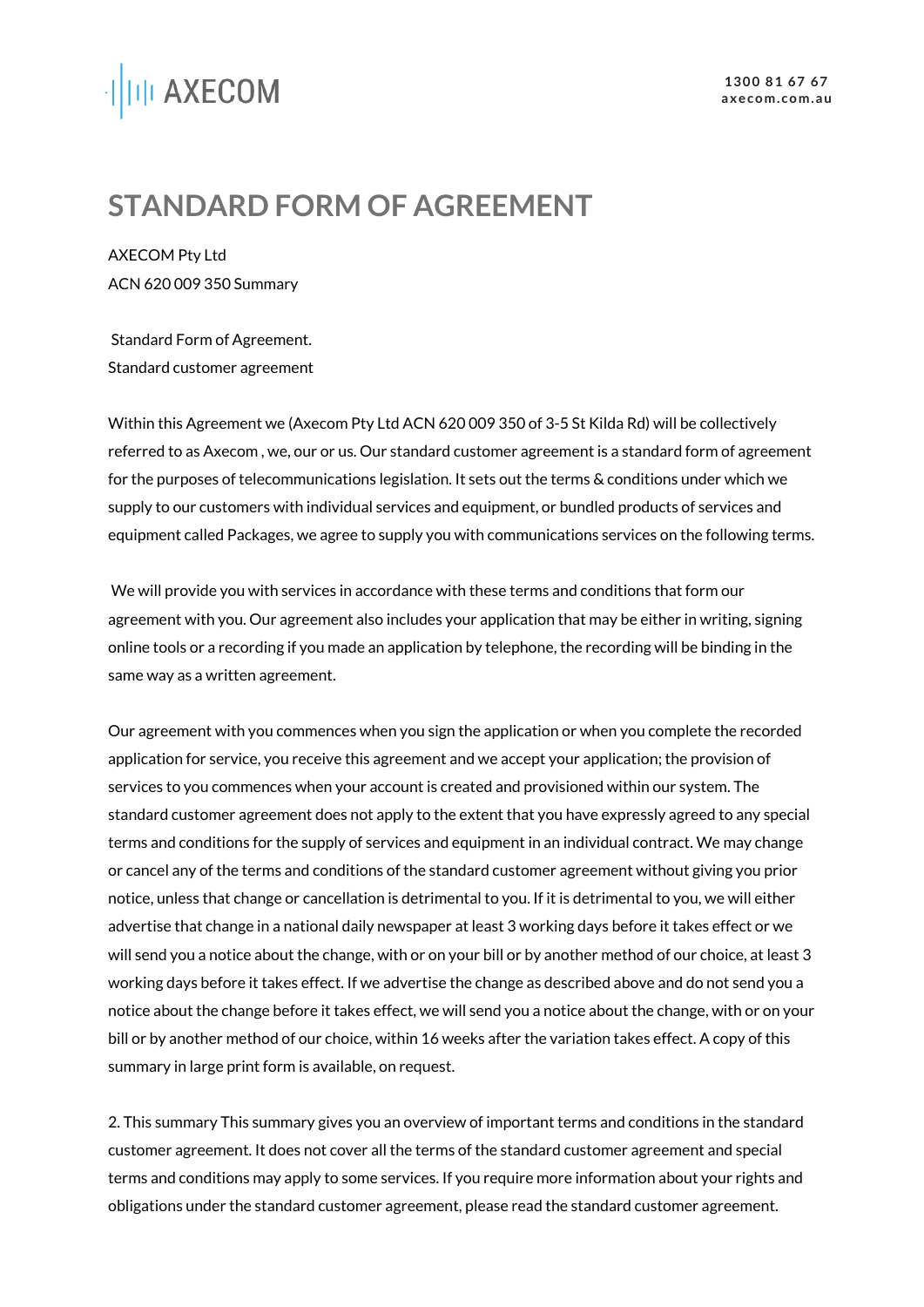3. Parts of the standard customer agreement The standard customer agreement consists of the following: the General Terms; and other Parts that specify the terms and conditions for specific services and equipment, including: Part A – Packages & Data details; Part B – Payment method; Part C –Hosted & Maintenance and Software; Part D – Voice Services; Part E – Representatives; Part F – Hardware Details & Equipment; and Part G – Special services. Under a Package, you may enter into separate agreements with us for those services and equipment. Your Application will specify the details in each case.

4. Service and Equipment Packages relating to fixed wire, Data and data/Internet services We will provide the Package to you as specified in your Application. We will provide the Services to you using our facilities and those of other suppliers and/or carriers. Our services may be added to or varied at anytime and we may change our suppliers without reference to you. We do not warrant that we will be able to supply you with services, but to the extent that carriers and suppliers provide services to us, we will provide those services to you. If your services are disrupted, we will do our best to have those services reinstated as soon as we are able. You must satisfy the eligibility requirements for a particular Service or Package, which may include: Minimum Term and Minimum Monthly Spend requirements, as specified in your Application; restrictions on use of the Services and Equipment; and minimum credit requirements.

The following are some common terms for Packages:

- Your Minimum Monthly Spend is the minimum amount that we will bill you each month and as varied from time to time in accordance with the standard customer agreement. The types of calls that count towards your Minimum Monthly Spend are specified in your Application or Axecom Rate Sheets.
- The Minimum Term for your Package is specified in your Application. In some cases, you will remain liable for charges for your Service fees, Rental Equipment or Purchase Equipment ("Equipment") for the entire Minimum Term, but you may vary or cease your spend on Services under that Package. We may permit you to give us written notice 1 month before the end of the Minimum Term that you wish to terminate your standard customer agreement. If you do not give us notice, your agreement with us may be automatically extended on a month-to-month basis. During this period, we may terminate by demanding the Rental Equipment from you, or you may terminate by delivering the Rental Equipment to us. No notice period applies during this time.
- Variation / termination of Voice Services: Within one month prior to each 36- month anniversary of the date of connection of Service or installation of the relevant Equipment during the Minimum Term, you may notify us in writing that you wish to vary the Minimum Monthly Spend component of a specific Package. You may incur a Services Early Termination Charge.

Termination of Services by you at other times: You may terminate the Services component of your Package at any other time during the Minimum Term by giving us 30 days written notice or as specified in your Application. You may incur a Services Early Termination Fee as a result, and/or you may be required to keep renting the Rental Equipment or paying for the Purchase Equipment for the remainder of the Minimum Term.

There may be Minimum Monthly Spend and Minimum Term requirements for Services that do not form part of a Package. If you terminate such Services before the expiry of its Minimum Term, a Services Early Termination Fee may apply **1300 81 67 67 axecom. com.au**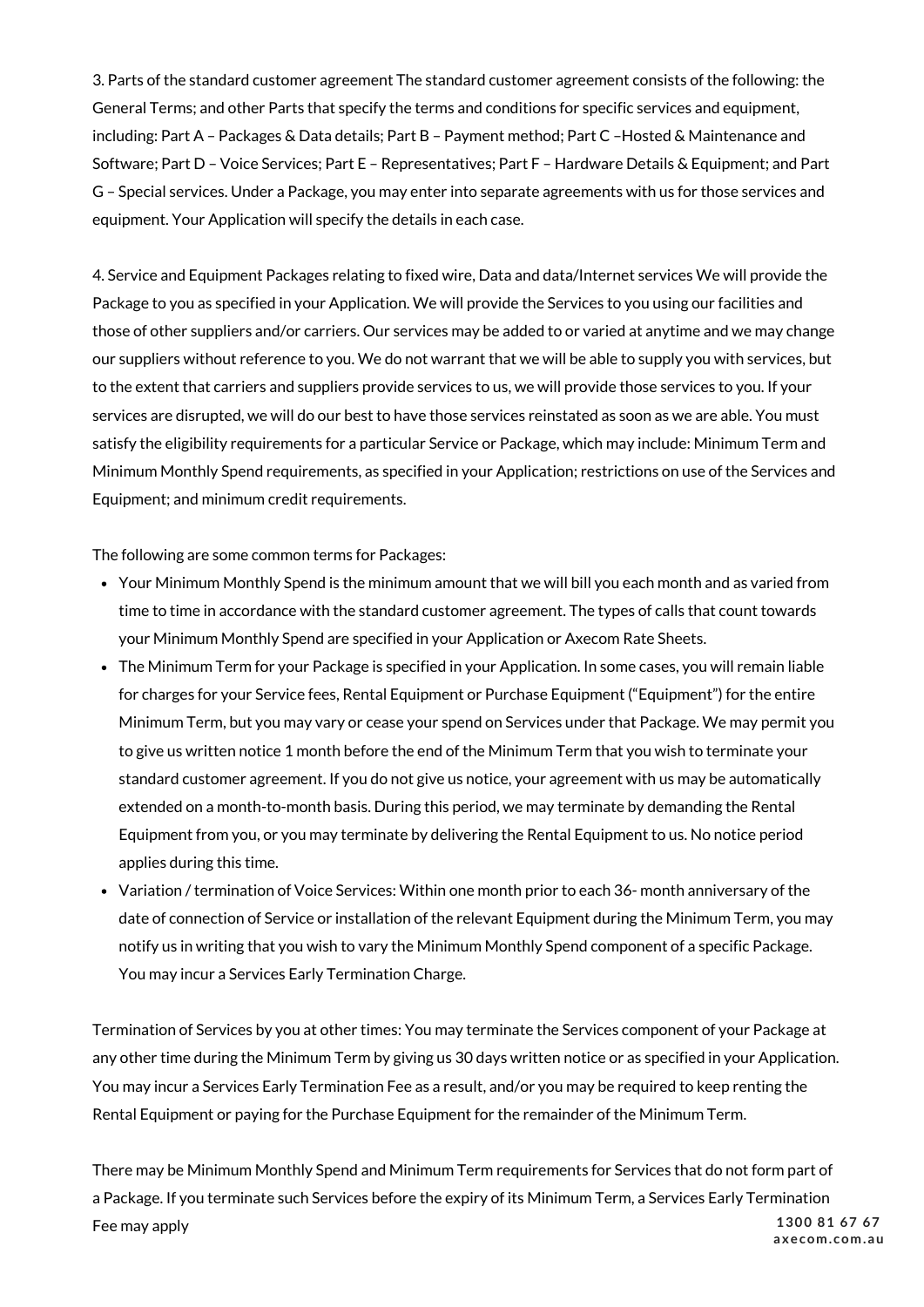Termination by us: We may suspend, limit, cancel or terminate the Services by giving you the required amount of prior notice, or without notice in some case (such as if you cease to be eligible to receive it, or for your breach, insolvency or other matters as specified in clause 11 of the standard customer agreement). If we do this, you must pay the Services Early Termination Fee and you must keep renting the Rental Equipment or paying for the Purchase Equipment for the remainder of the Minimum Term. We may terminate this agreement immediately (a) if you breach or fail to perform satisfactorily or observe the terms and conditions of this agreement (b) if a receiver or receiver-manager is appointed over any of your property or assets, if a liquidator is appointed, if you enter into any arrangement with your creditors or you assign or otherwise deal with your rights under this agreement without our prior written consent (c) if the carrier(s) cease to provide necessary services to us. You may terminate this agreement by one of the following methods:

- telephone 1300 81 67 67
- email to customercare@axecom.com.au
- or in writing to 'Attention Customer Service'.

We do not promise to monitor your Service for excessive or unusual usage or your level of liability for charges for such usage. You acknowledge and agree that we can suspend, cancel or bar your Service if it is used in an excessive or unusual way, but do not promise to do so. If we do suspend, bar or cancel your Service, you still have to pay for any charges incurred for any excessive or unusual usage (regardless of how caused) and the provisions relating to liability and indemnity also remain unaffected.

We are not responsible for any equipment tampering or service fraud. Should you have any questions in relation to steps that may be taken to reduce the potential risk of fraud in relation to a service or communications equipment, please contact us and we will endeavor to provide such information or direct you to an appropriate source of information.

# 5. Providing Equipment

We will provide the Equipment to you as specified in your Application, on the terms specified in Parts F, , and the General Terms (as relevant). You must pay the Equipment or Purchase Equipment Charges specified in your Application. Installation: We will provide you with the Equipment but you are responsible for costs of delivery and installation, and the Equipment is at your risk once we deliver it to you. Rental Equipment remains our property. Purchase Equipment becomes your property when you have paid for it in full in cleared funds. We may terminate the standard customer agreement by written notice to you if you have not enabled installation of the Equipment within 60 days of the Proposed Installation Date as stated on your Application. In that event, you must pay us liquidated damages in accordance with the standard customer agreement.

Your obligations: You also have certain obligations in respect of the Equipment as specified in the standard customer agreement. Your obligations under the standard customer agreement continue even if the Equipment breaks down, is defective or damaged, and you have no right to claim or set-off or withhold any payment to us.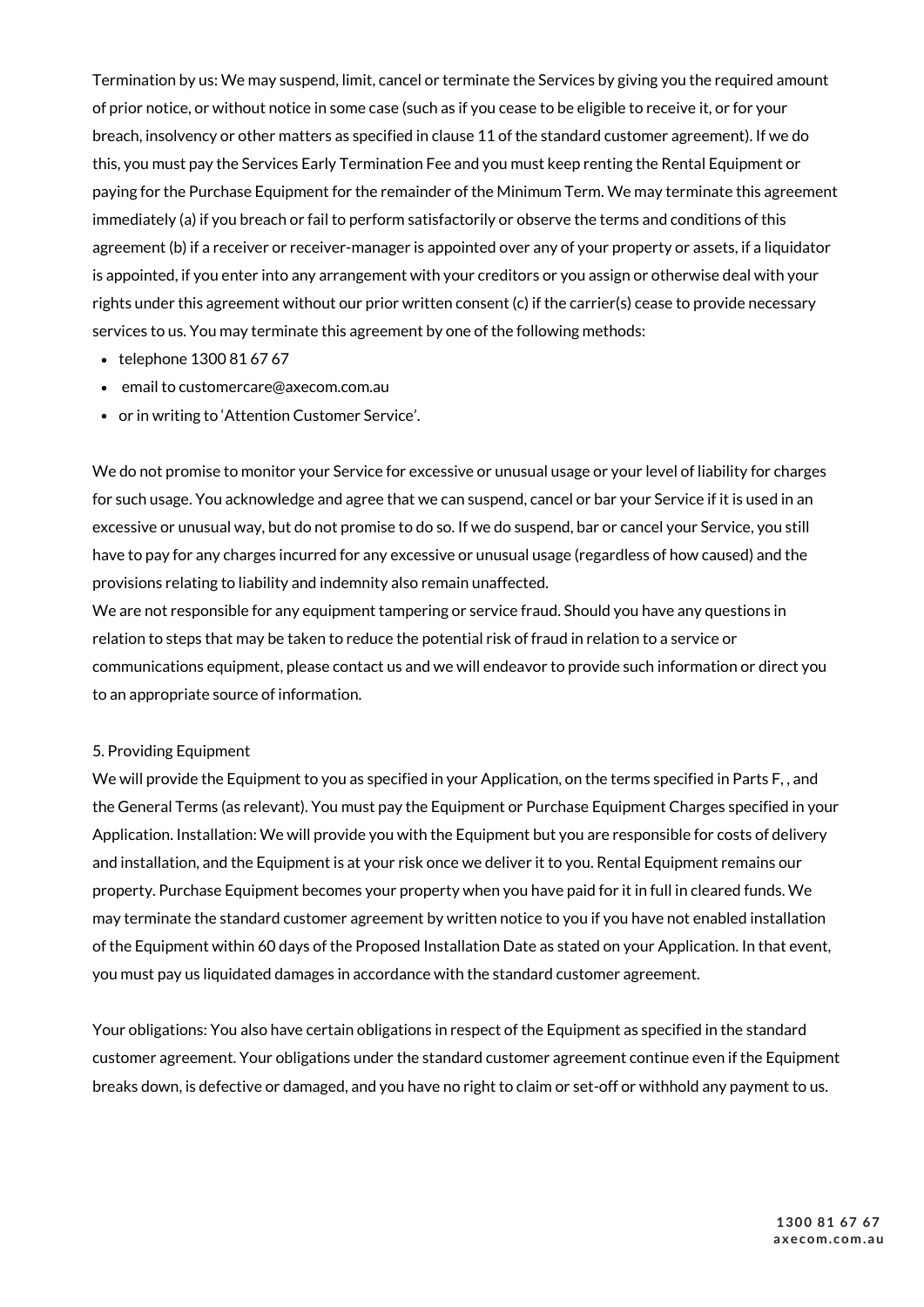Termination: We (Axecom) may terminate your standard customer agreement for breach, insolvency, credit reasons or other matters specified in the standard customer agreement or if the Equipment is lost, stolen or substantially destroyed. If we do this, you must pay us within 7 days of our demand: all unpaid amounts payable to us up to termination; liquidated damages calculated in accordance with the standard customer agreement; any duty payable on the above amounts; any costs incurred by us in repossessing the Equipment and making repairs that we think necessary; or if we are unable to repossess, an amount equivalent to our then current installation fees for Equipment plus any costs incurred in attempting to repossess; and any interest payable.

You are not able to terminate your agreement for rent or purchase of Equipment at any time during the Minimum Term, except if permitted by general law. On the termination of the standard customer agreement for any reason you will, at our option, return all our and our supplier's equipment (at your cost), or make it available for collection.

# 6. Providing Maintenance

Maintenance is provided in connection with Equipment or other agreed equipment on the terms specified in Part C and to the level of service you have selected in your Application.

## 7. Providing Voice, Data/Internet and Data Services

We (Axecom) will provide Voice, data, Hosted, SIP and Data\* Services to you as specified in your Application, on the terms specified in Parts A to G (as relevant) and on the General Terms. If you select a Service (any of our services) with a minimum term 24 months, the Minimum Monthly Spend component (the plan fee) will be billed a month in advance and if you terminate the agreement prior to the expiry of the minimum term, an early termination fee equal to an amount or the balance of the remaining months to the amount as calculated and identified on the applicable CIS for the product you have selected may apply; for the purposes of this section the CIS (Critical Information Summary) will form part of this agreement. \* TBA.

Faults and repairs: We provide a fault reporting service. You should notify faults to our help desk by calling 1300 81 67 67. We will repair and maintain our network. You are required to repair and maintain any equipment that you own.

Transfer of Voice and Data Services: If you want to transfer to your Voice or Data Services, you authorise us to sign all forms and notifications in relation to the transfer on your behalf. If you want to transfer any of the Voice or Data Services to another telephone company, you will remain liable to us for any charges due up to the date of transfer. Any unpaid amount must be paid in full on receipt of our invoice. You will need to pay your existing communications supplier and there may be consequences arising from your existing communications services contract, which you need to check.

#### 8. Providing Internet Services

We will provide your requested Data & Internet Services to you, as specified in your Application, on the terms specified and on the General Terms (to the extent that they are relevant to the Data & Internet Services)We will not provide Internet Services to you if the telephone number range given by you fails service qualification.Data Services may not all be subject to the Customer Service Guarantee standard administered by **1300 81 67 67** the ACMA. **axecom. com.au**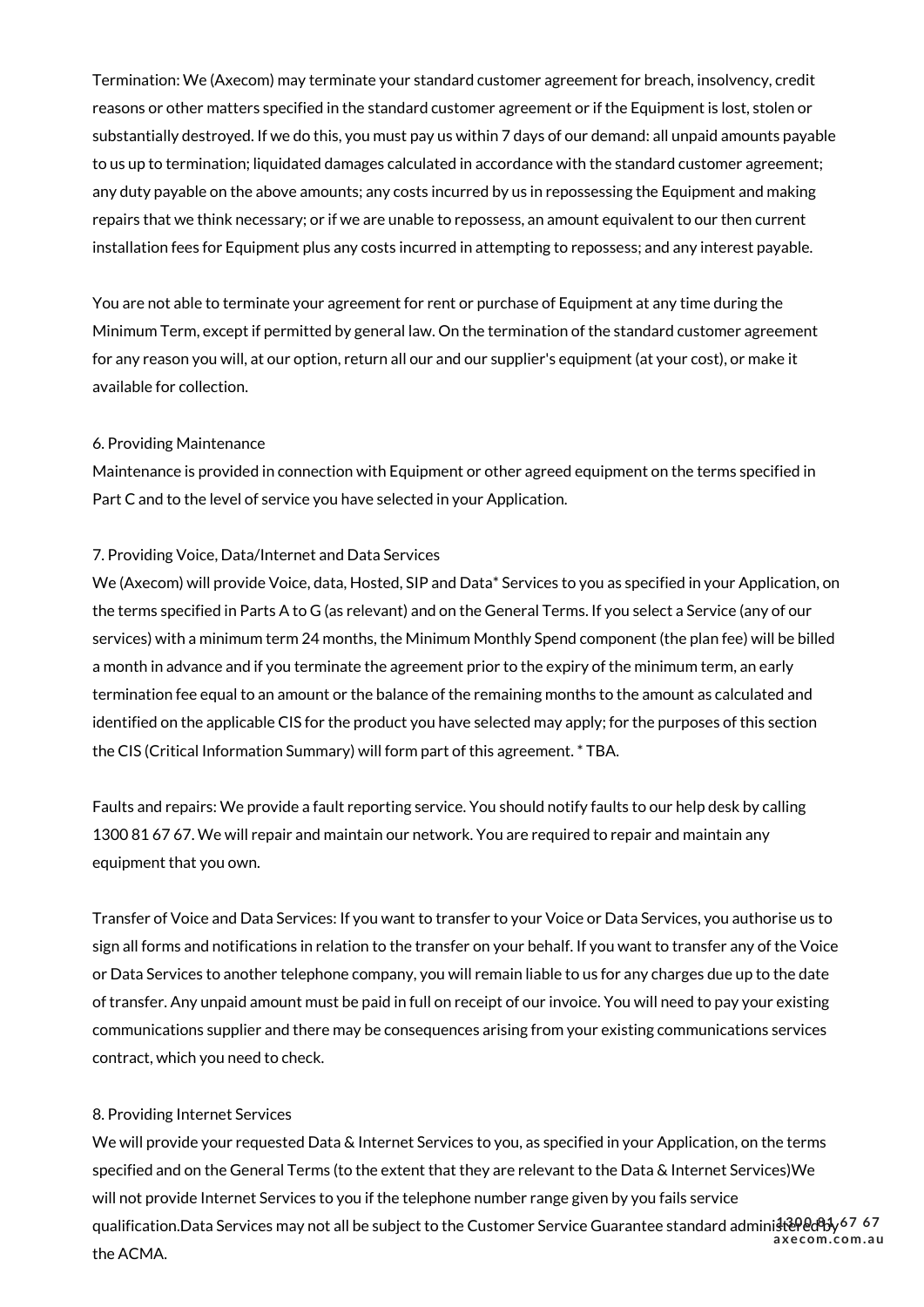You must take the Internet Services for the Minimum Services Term specified in your Application. Unless you give us written notice 1 month before the end of the Minimum Services Term, the Minimum Services Term is automatically extended per yearly quarter ( 3 months) at the same rate, including the same monthly charge, and on the same terms and conditions.Acceptable use: If we provide you with Internet Services then you must comply with our Acceptable Use Policy of the standard customer agreement.

# 9. Internet Services Related Equipmen

tInstallation: We will provide the Internet Services Related Equipment to you as specified in your Application, on the terms specified in Part F and the General Terms (as relevant). You are responsible for costs of delivery and installation, including additional charges where applicable. You acknowledge that installation may cause temporary disruption to your standard telephony services. Risk in the Data & Internet Services Related Equipment passes to you once we deliver it to your nominated address. If we are installing the Internet Services Related Equipment, you must provide us, or our suppliers, with reasonable access to your premises. Charges may apply if you do not provide access. We may terminate the standard customer agreement by written notice to you if you have not installed or enabled installation of the Internet Services Related Equipment to take place within 30 days of the Proposed Installation Date stated in your Application. In that event you will pay us liquidated damages in accordance with the standard customer agreement.

Configuration: Changes to the configuration of the Internet Services Related Equipment may be subject to a configuration charge specified of the standard customer agreement. We will use reasonable endeavors to configure the Internet Services Related Equipment such that it works with your network but local network configuration is your responsibility. Telephone configuration changes are only available for our supported modems and routers.

Your obligations: If you are supplied Data Services Related Equipment by us, or our suppliers, then you have certain obligations in respect of the Data Services Related Equipment specified in the standard customer agreement.

Faults and maintenance: If we have a Service Level agreement with you, the Service Levels accompanying your Application will apply. We can change Service Levels at any time. You can access updated Service Levels at our website on www.Axecom.com.au or by calling our customer service number on 1300 81 67 67 . Otherwise you should notify any Faults to our help desk by calling 1300 81 67 67. Part E describes what our Fault correction and maintenance services do not cover and the extra work and charges for which you may be liable.

# 10. Varying Data Services

We may charge you, in accordance with the Application to move your Data & Internet Services to a new address. If we cannot provide Data Services at your new address, we may terminate the standard customer agreement by notice to you.You may be able to change your Data Service plan if it is specified in Part a to G. Fees and limitations do not apply if you upgrade your Monthly Recurring Service Charge.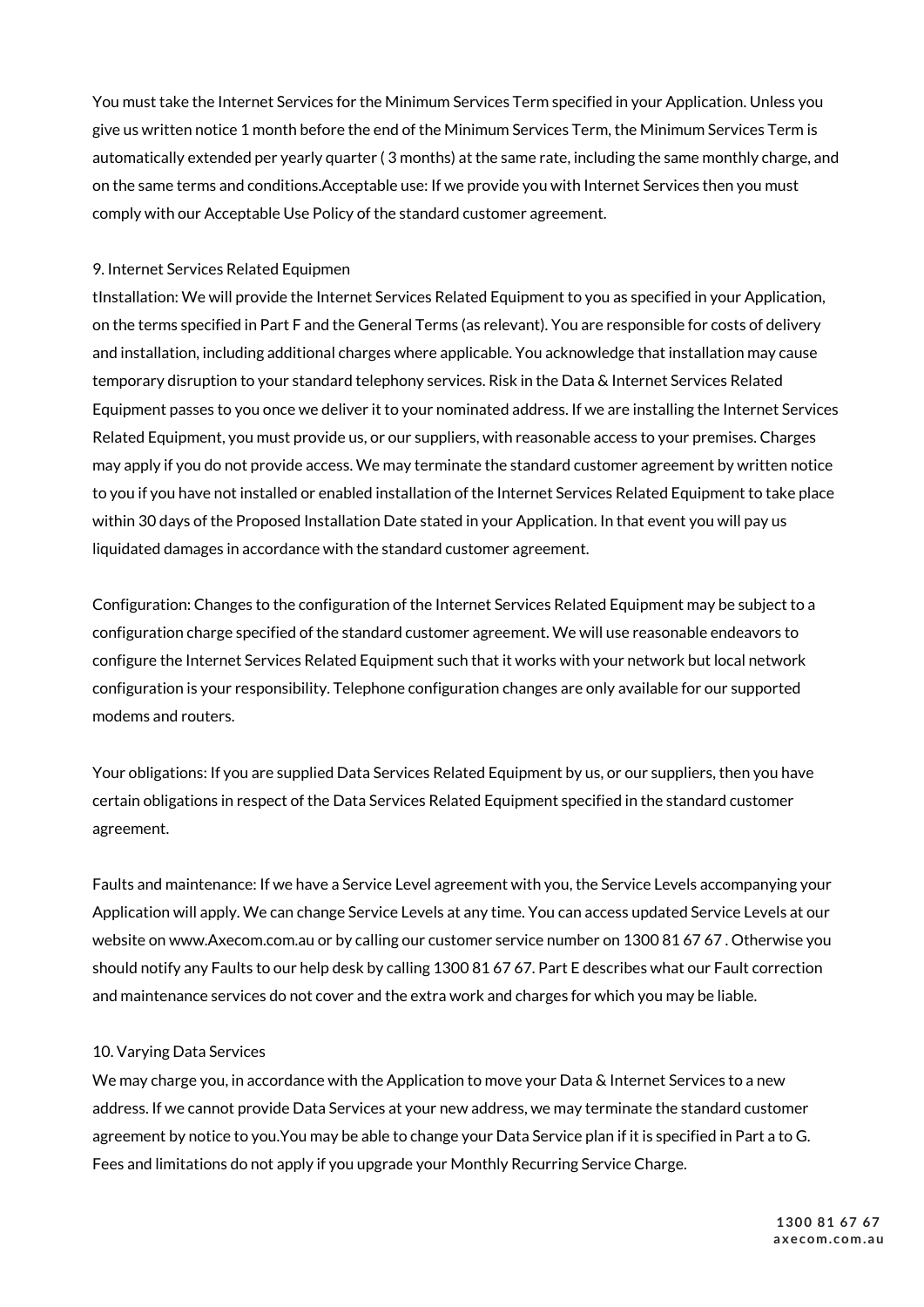11. General TermsBusiness Purposes only: You warrant that you will only use the Equipment and Services for business purposes and the amounts incurred by you under the standard customer agreement are incurred necessarily to carry on your business.

Availability: We provide Voice Services and Data Services subject to availability, geographical and technical capability. We do not warrant that those Services will be provided without interruption, delay or faults.

Access to premises: You must provide us with access to your premises for the installation, provision, inspection, replacement or modification and maintenance of equipment or Services as specified in the standard customer agreement. If you do not own the premises you must obtain the owner's permission. You indemnify us, or any person we approve, against any claim arising from our or such approved third party's entry on the premises.

The Customer must pay:

The fees and charges for the Service, which are set out in the Agreement or in any applicable Special Offer; and

Any additional fees and charges noted in the Agreement (including in the Application) or notified by Axecom in accordance with the Agreement from time to time.

The Customer must pay all fees and charges which are incurred for the Services

In addition to the fees and charges the Customer incurs in the normal use of the Service (including an access fee, where applicable), Axecom may charge the Customer administration fees and other similar charges including suspension fees, cancellation fees, late payment fees, payment dishonour fees or reconnection or reactivation fees as set out in the Agreement.

Axecom may also ask the Customer to make a pre-payment usage charge or request that the Customer make an interim good-faith payment (including, for example, if there has been an unusually high use of the Service or if the Customer wishes to activate roaming).Axecom will calculate fees based on billing information generated or received by Axecom which will be prime evidence of the Customer's use of the Service and the fees and charges incurred

.If the Customer uses the services of a third party, the Customer will be billed at the third party's applicable rates and charges. Where Axecom invoices the Customer for the Customer's use of the services of a third party, it will be in Axecom's capacity as that third party's billing agent only.

Axecom may offer the Customer a Special Offer from time to time

In such event, Axecom will notify the Customer of the Special Offer and the terms of the Special Offer either through general advertising or by specifically advising the Customer. A Special Offer may be an offer to vary the pricing plan or the terms of supply (including the minimum term) for the Service and it may be subject to certain conditions. If the Customer validly accepts a Special Offer, the terms of the Special Offer will prevail only to the extent they are inconsistent with the terms of the Agreement. Upon the expiry or termination of the **1300 81 67 67** Special Offer, the full terms and conditions of the Agreement will apply. **axecom. com.au**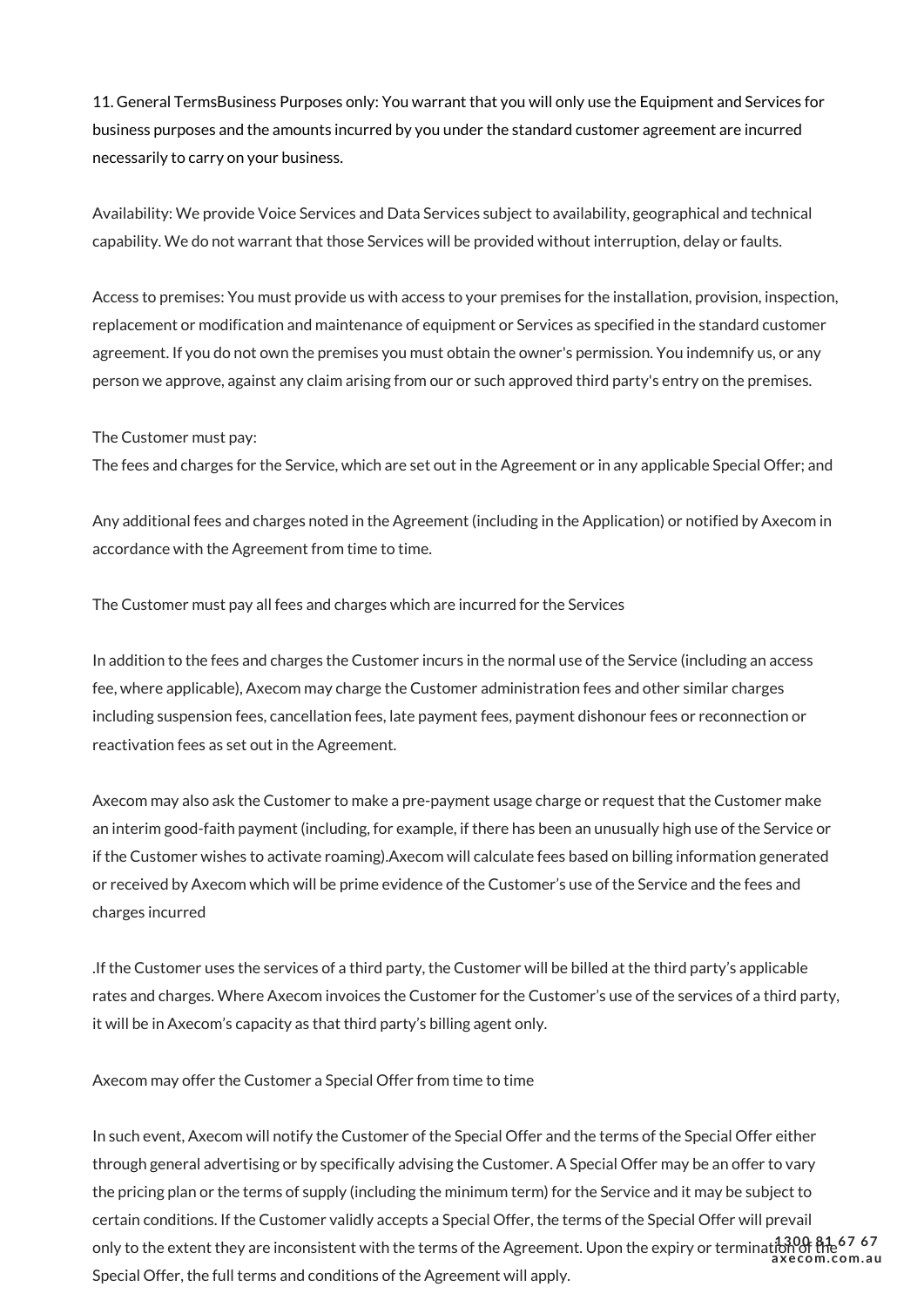Cost and Fees applied

- Late payment fee 19.95
- Credit Card Visa & M/card 1.5% Amex 3.5%
- Non direct Debit fee \$4.95
- Paper Bill fee \$4.95
- Fail Payment fee \$12.95
- Additional IP Address \$20.00
- NBN Fees FTTN \$300.00\*
- Debt Collection Administration Fee \$50.00
- Business Mega Fibre Reconnection fee \$164.95
- Residential Fibre Reconnection Fee \$65.95
- Port Fees Cat-A \$99.95
- Port Fee Cat-C \$109.95
- Complex Port with 100 Number range \$199.95
- Modem, Gigabit Modem for 150Mbps plus speeds \$219.95
- Additional cost Session boarder Controller (SBC) \$49.95 to \$79.95 (Monthly cost depending on the Channels Provided )
- \*\*All Ex GST

\*Additional once off \$300 nbn™ New Development charge applies if your premises is identified by nbn™ as being within the site boundary of a new development

Cancellation fees for Voice and Data Services

Cancellation fee Voice or Data Service - In the event that any service is cancelled, standard pricing will apply for details of any applicable Early Termination Fees, remaining months x monthly plan amount.

SBC: Axecom deploys from time to time the SBC it can make security sense to deploy an SBC to assist and help manage the core voice communication and services

.Axecom SBC provides network advantages to reduce unnecessary cost and monitor your business functionality, Axecom incorporate site maintenance with such hardware.

Cooling-Off Period: If Applicable. If you completed a contract for service (verbal or otherwise) and you did not make the original request or approach to us (Axecom), you are entitled to rescind (i.e. cancel) the contract you made, relating to the supply of the communications services and/or products as described during the application process, by sending a notice to rescind to us (Axecom ) 'Attention Customer Service', the notice to 1300 81 67 67 or sending an email to customercare@Axecom.com.au, at any time within the 10 day cooling-off period that begins on the day after you receive a copy of this Agreement.

You are not entitled to terminate the contract within the cooling-off period if the contract was made as a result of an unsolicited request by you to us to attend or telephone at the place where the contract was made. The **1300 81 67 67** date you received this agreement is the date we accepted your written or oral Application. **axecom. com.au**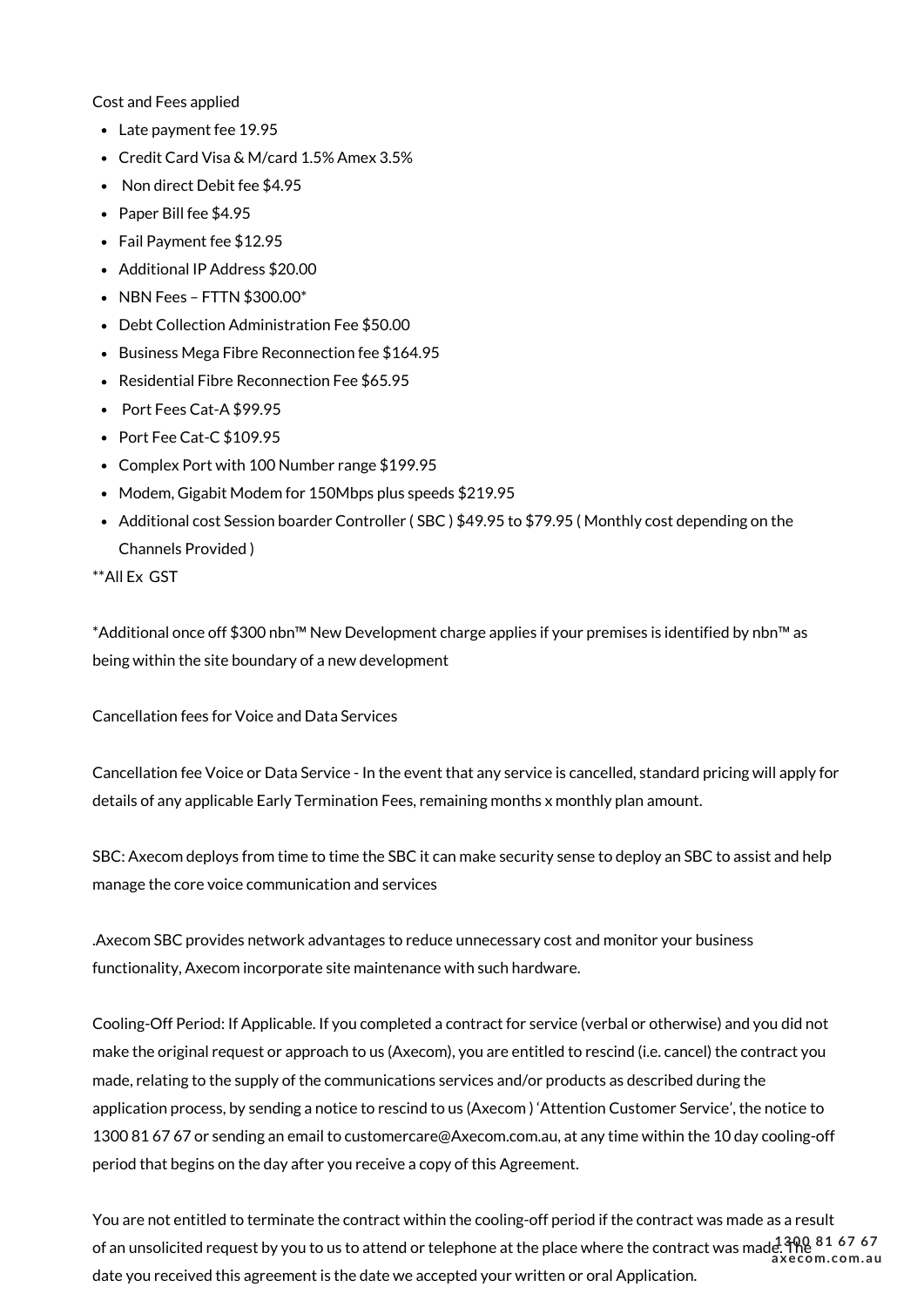If you receive hardware, before opening the box please look at the photo and description of the hardware and ensure that you are happy with the item. If you wish to cancel your contract please return the hardware to us within the time period specified above, if the hardware box is returned opened charges may apply.

#### Payment:

We will bill you for any charges payable under the standard customer agreement. We will usually invoice you in advance for periodic charges relating to line rental, plane fees and Data Services and in arrears for period charges, connection and service fees and usage charges unless expressly stated to the contrary or expressly agreed in writing otherwise. We will usually send you a monthly invoice for charges due, but we may vary invoice frequency without notifying you. We may issue interim invoices. Your bill will indicate your options for making payment. If you do not pay by the due date we may suspend, temporarily disconnect or discontinue all or part of our services after the required notice period is given. We may engage the services of a third party supplier for the purposes of collecting overdue amounts. We are entitled to recover reasonable costs incurred in recovering any overdue amounts in addition to the overdue amounts. We will notify you prior to taking any debt recovery action that will result in further charges to you. We may charge a \$50 inc GST debt collection administration fee. If you are a company, we may impose a default charge on any part of the charges not paid to us by the due date on the invoice. These charges will be calculated using the formula specified in the standard customer agreement. We also may charge you administration fees for recovering overdue amounts from you.

GST: all rates and pricing for business products are exclusive of GST.

Security deposit and spend limits: We may require you to lodge a security bond and may deduct from that bond any amounts owing to us 30 days after the date of issue of an invoice. We may also set a limit on the amount we will allow you to spend during a month.

Action we can take: If you fail to comply with the standard customer agreement, we can pay any money or do anything necessary to make good your failure. We can also do anything to protect our rights or those of our Suppliers. You irrevocably authorise us, or our suppliers, to act on your behalf in protecting or enforcing our rights

Damage and insurance: You must notify us immediately if any Equipment supplied by us is lost, stolen or damaged or any person asserts any rights to such Equipment. You are required to take out insurance for the Equipment as specified in the standard customer agreement

Exclusion of warranties and limitation of liability: We limit and in some circumstances exclude our liabilities and warranties for providing Services or Equipment specified in the standard customer agreement. To the maximum extent permitted by law, we, and our related bodies corporate, exclude all implied conditions and warranties that may arise under our standard customer agreement and will not be liable for any loss of profit, saving or data or for any indirect and consequential loss. To the maximum extent permitted by law, our liability, and that of our related bodies corporate, for direct, indirect or consequential loss or damage arising out of the standard customer agreement will be limited at our option to: the repair or replacement of goods or payment of **1300 81 67 67** the cost of their repair or replacement; or the resupply of Services or equivalent services or the payment of the cost of having those Services resupplied. **axecom. com.au**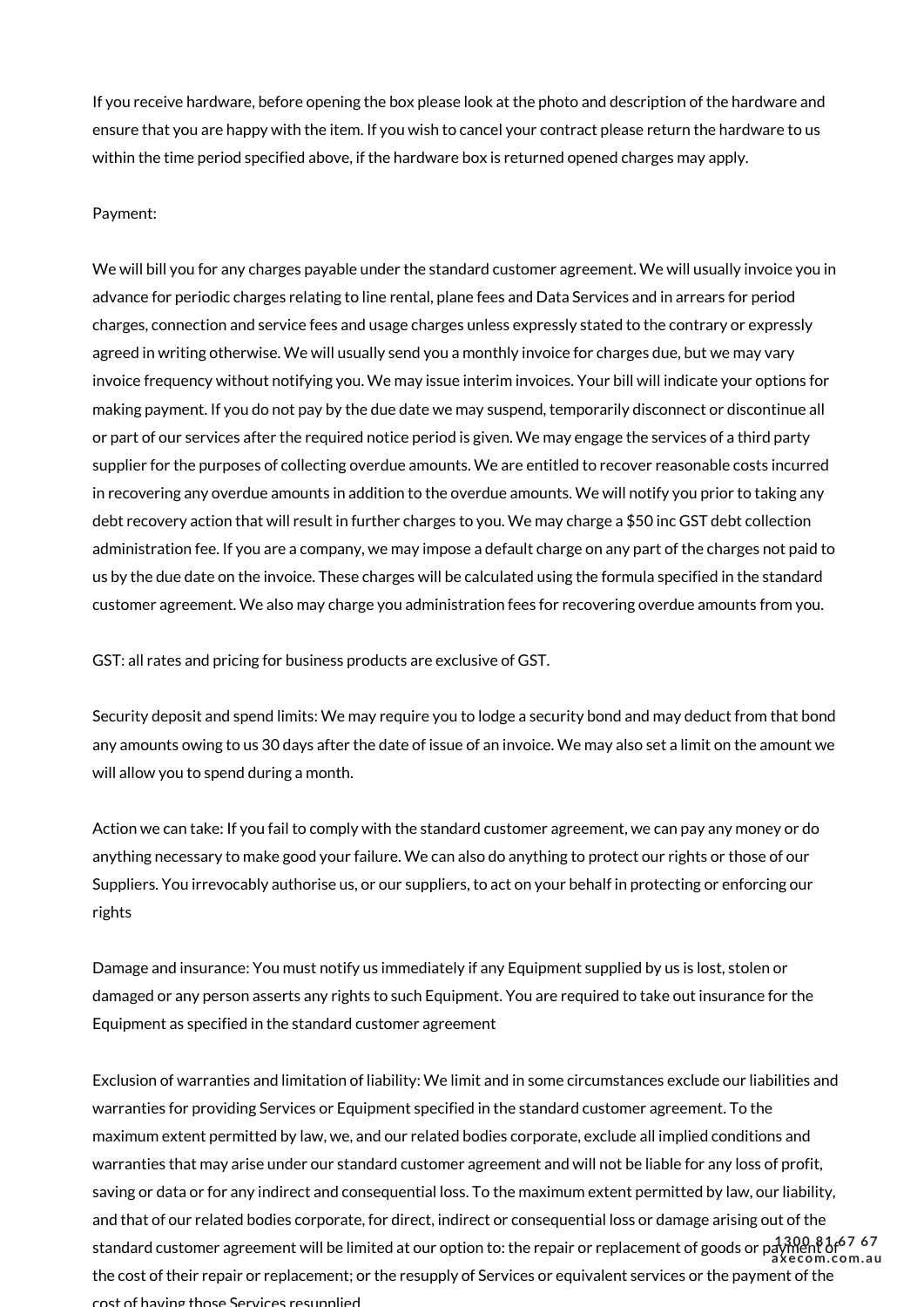Indemnities & limitation of liability:

You indemnify us and our related bodies corporate against any losses etc arising out of: your breach of the standard customer agreement; claims or demands made against us by people other than you arising from our supply of Services or Equipment or any other equipment to you; claims or demand which you or anyone else make against our suppliers arising from our supply of the Services or Equipment to you; and any damage caused by you or your employees, agents or contractors to our, or our supplier's, network, equipment or other property. To the maximum extent permitted by law we will not be liable in any circumstances to you or any person claiming through you under statute or the common law for; (a) any property or economic loss or damage (including loss of revenue, profits, actual or potential business opportunities, contracts or anticipated savings or profits) (b) any direct or indirect or consequential loss, however arising (c) the acts or omissions of the carrier or any of our servants, officers, agents, contractors, subcontractors or of the failure or defect in any communications service, network, facility, equipment or service used by us in supplying the Services (d) our failure to continue to provide the Services to you for any reason whatsoever. You acknowledge that any liability the carrier has to you in relation to communication service is governed by the terms and conditions current from time to time under which the carrier supplies service(s) to its own customers. We are not liable to you for any delay in the connection of or failure in the operation of services due to any occurrences reasonably beyond our control including failure of any link provided by the carrier. We are not liable for any failure to provide all or part of any of the services.

#### Information:

you hereby consent to (a) our supplier(s) and us and related bodies corporate exchanging information about you (b) provide us with any information we request in connection with our providing the Services to you under this agreement. (c) to our conducting a physical audit of the services and any equipment supplied in respect of the services. (d) our supplier(s) disclosing to us all records and in particular exchange line details, telephone accounts information, call charge records and call event records, data usage records, ADSL & NBN service details. (e) receive marketing material from us or our associated companies unless you request otherwise. (f) keep all information provided by us confidential

Amendments to the Terms and Conditions: We may (a) vary, alter, replace or revoke at any time without notice these terms and conditions, including our charges. (b) Change our suppliers or product/services or rates without notice. (c) Provide to third party suppliers and service providers your details for the purpose of providing you with services.

Notices: Any notice, demand, consent or other communication required to be given to either party must be delivered personally, sent by ordinary mail to the last notified address of the other party, sent by email or facsimile communication or via telephone where a record of the communication can be given by us.

Governing Law: This Agreement shall be governed by the laws of Victoria, Australia.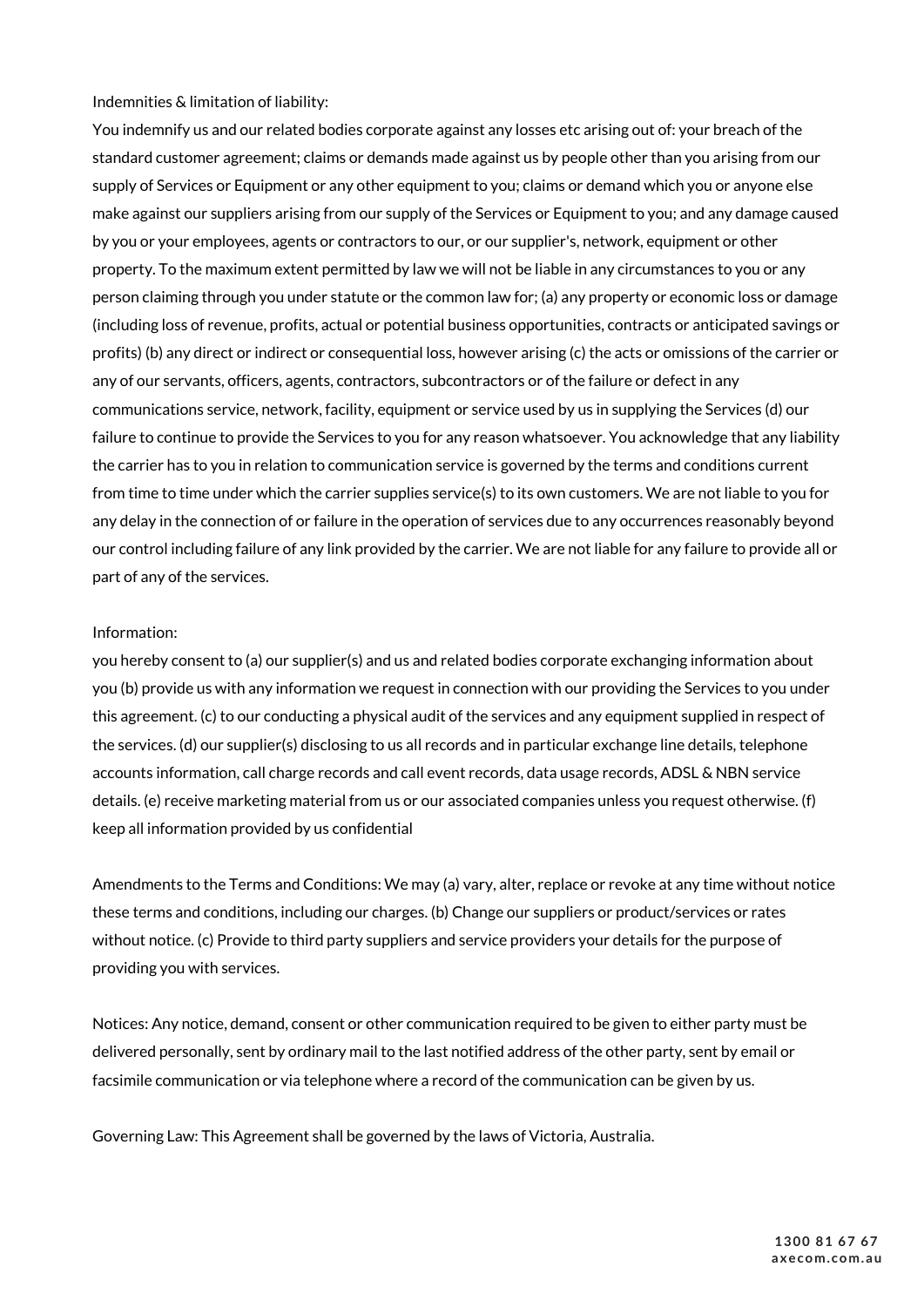# General:

if any part of this Agreement is found to be invalid or of no force or effect, this Agreement shall be construed as though such part had not been inserted and the remainder of this Agreement shall retain its full force and effect. We may assign the benefit of this Agreement to a person or corporation nominated by us, in this event such assigned or nominated party shall deal directly with you for the purpose associated with the provision of service under this Agreement. Any and all legal costs incurred by us in enforcing our rights pursuant to this Agreement including but not limited to the recovery of monies payable by you are payable by you to us on a full indemnity basis.

Entire Agreement: This Agreement contains your entire understanding as to the Agreement between you and us and supersedes all prior or collateral agreements or understandings relating to the services whether oral, recorded or written. You acknowledge that you have not entered into this Agreement in reliance upon any statement made by any person not contained in this Agreement. Your signed application form (or a copy thereof) or voice recording (or copy thereof) forms part of our contract with you. A copy or a facsimile / email copy will bind you as if it were an original. Up to date copies of the standard customer agreement and summary are available on request from us and from our website at www.Axecom.com.au.

# 12. Customer Service Guarantee (CSG)

To the extent we provide you with a standard telephone service (as defined in the communications (Consumer Protection and Service Standards) Act 1999 (Cth)) and certain specified enhanced call handling features, we may be obliged to comply with the CSG. The CSG sets performance standards for service connection times, fault repair times and keeping appointments to provide you with these services. The CSG does not apply to customer equipment (including Equipment) or to customers who have more than five telephone lines. If we fail to meet CSG performance standards, you may be entitled to specify monetary compensation. Our CSG policy is available on our web site at www.Axecom.com.au. Further information about the CSG is available on the ACMA website at www.acma.gov.au

# 13. Complaints

We aim to investigate and resolve your complaints quickly and effectively. If you have a complaint, you may complain to our customer service number or in writing. We will comply with our consumer complaints policy. If we cannot resolve your complaint, you may refer your complaint to the telecommunications Industry Ombudsman (TIO), ACMA or the Department of Fair Trading in your state. For further information, see the TIO website at www.tio.com.au. Further information is contained in our customer complaints policy that is available on our website at www.Axecom.com.au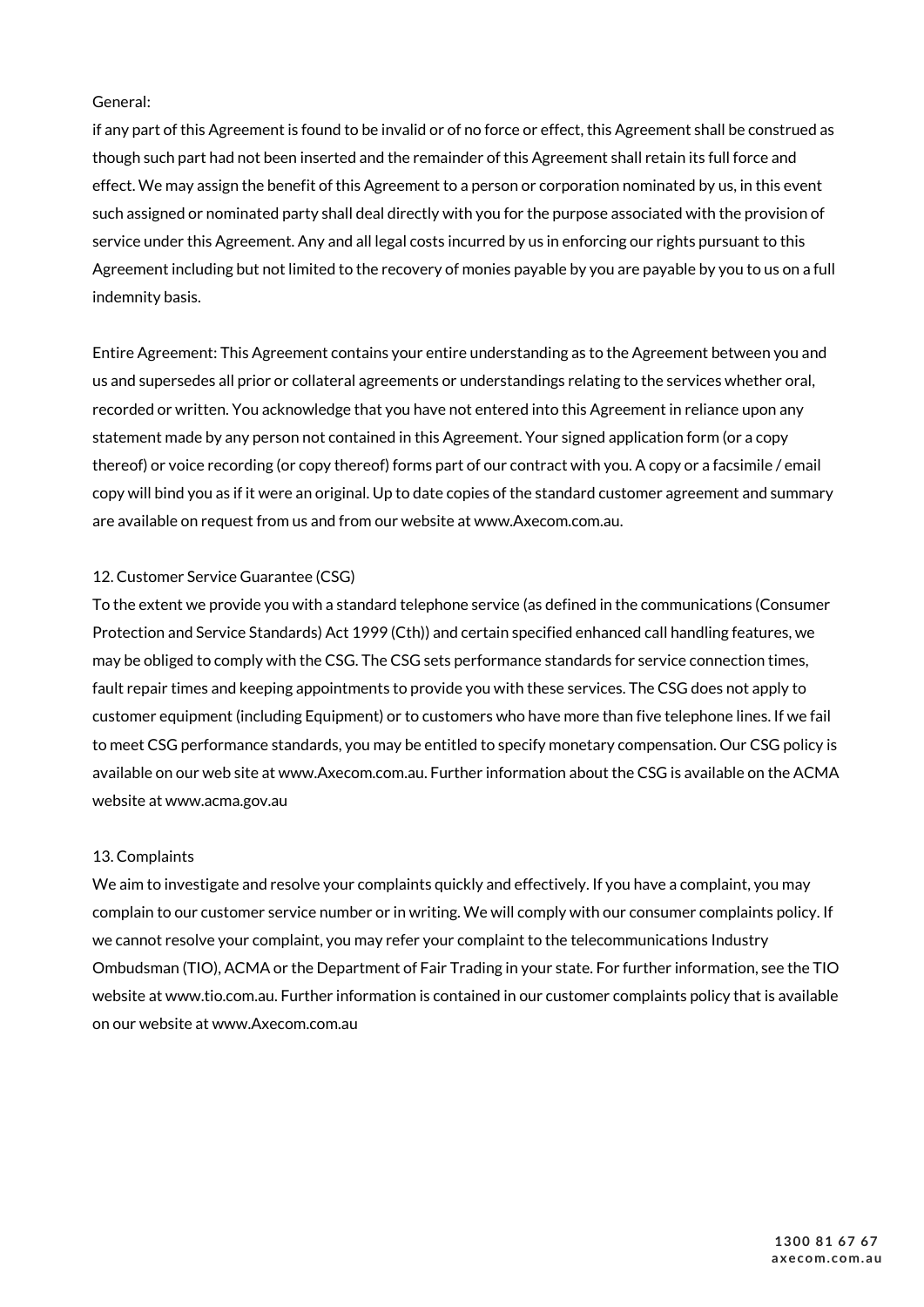# 14. Privacy and Credit

If you are a natural person we may collect Personal Information about you when you apply for the Services, included but not limited to your electronic contact details such as email. We will use this information to provide you with and administer the Services, including disclosing it to third parties who assist us to provide the Services to you and to our related bodies corporate and business partners. We may also conduct credit checks on you. The standard customer agreement and your Application contain further details about other information we may provide to a credit-reporting agency and other uses and disclosures we may make of your Personal Information. We reserve the right to disclose your personal information as is required by the governing legislation. We, and our related bodies corporate and business partners, will also use this information to tell you more about other goods and services each of us offers and you agree to us doing so unless you tell us not to. You can do this by contacting our privacy officer on 1300 81 67 67 or ticking the appropriate box in the Application form.

If you have any questions relating to privacy, you can contact our privacy officer on 1300 81 67 67 . You can also access further information on our website at www.Axecom.com.au If you are a business customer we may collect information about your business, including but not limited to your electronic contact details such as email. Clauses 7 and 8 of the standard customer agreement tell you more about how we usually collect and disclose your personal information and/or business information. You consent to us sending you commercial electronic messages. If you do not want us to send you commercial electronic messages you may ask us not to by ticking the appropriate box in your Application or by sending a blank email to: unsubscribe@Axecom.com.au

15. Fair Use PolicyOur Fair Use Policy is to ensure that Axecom customers do not use our services in an excessive or unreasonable manner. Such usage may affect the quality or reliability of our services and the ability to offer discounted services to any or all of our customers on this type of plan. Our Fair Use Policy applies whenever you use any or all of our services. Local, long distance or calls to Mobiles etc, at rates lower than our standard rates, capped or limited liability plans for similar service usage. It also includes any plan based on special conditions in favour of the customer.

Our Fair Use Policy applies to all Axecom plans and specifically to those plans that include fixed monthly fee component that is inclusive of the following: Voice or Data Services & NBN with excessive usage Local calls; National Long Distance calls; Calls to Mobile phones; and/or a combination of any or all three. Local calls and National Long distance calls exclude calls to operator assistance, calls to directory assistance, calls to telephone numbers beginning with 19, 1300, and 13 prefixes, data calls and calls that are initiated by dialing an override code. Axecom reserves the right to exclude any other call type that may affect the quality or reliability of our services and the ability to offer discounted services to any or all of our customers. Calls to Mobile phones excludes calls to satellite Data services, for example MobileSat, data calls and calls that are initiated by dialing an override code. Axecom reserves the right to exclude any other call type that may affect the quality or reliability of our services and the ability to offer discounted services to any or all of our customers.